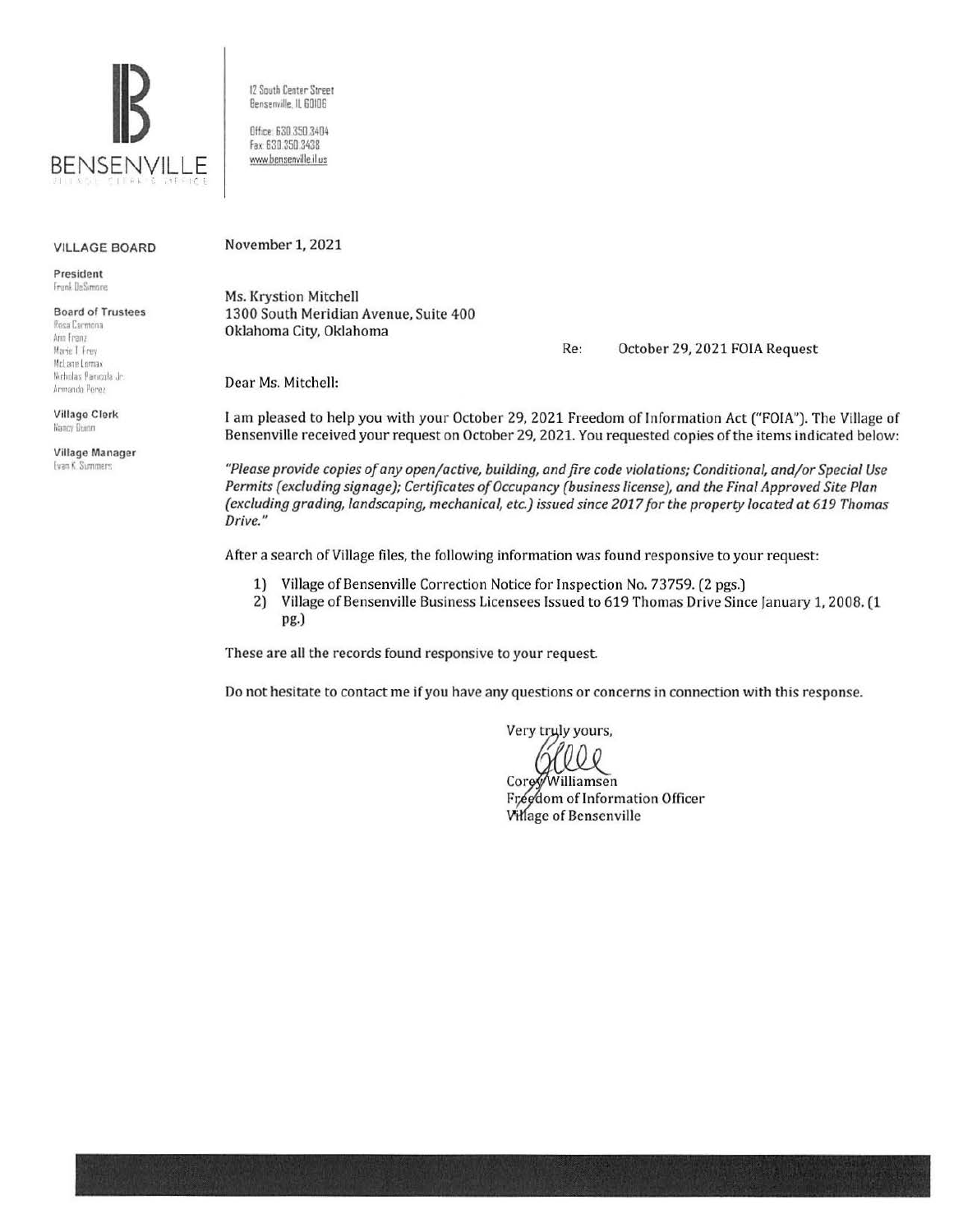# **IB VILLAGE OF BENSENVILLE**<br> **FREEDOM OF INFORMATION ACT BENSENVILLE REQUEST FORM**

| TO:                                                                                                                                                                                                                                                                                                                                                                                                                                                                                                                                                                                                                                                                                                                             | <b>COREY WILLIAMSEN</b>                                                                               | FROM:                                                                                                                            | Name Krystion Mitchell / PZR                                  |  |  |  |  |  |  |
|---------------------------------------------------------------------------------------------------------------------------------------------------------------------------------------------------------------------------------------------------------------------------------------------------------------------------------------------------------------------------------------------------------------------------------------------------------------------------------------------------------------------------------------------------------------------------------------------------------------------------------------------------------------------------------------------------------------------------------|-------------------------------------------------------------------------------------------------------|----------------------------------------------------------------------------------------------------------------------------------|---------------------------------------------------------------|--|--|--|--|--|--|
|                                                                                                                                                                                                                                                                                                                                                                                                                                                                                                                                                                                                                                                                                                                                 | Freedom of Information Officer                                                                        |                                                                                                                                  | Address 1300 S Meridian Avenue, Suite 400                     |  |  |  |  |  |  |
|                                                                                                                                                                                                                                                                                                                                                                                                                                                                                                                                                                                                                                                                                                                                 | Village of Bensenville                                                                                |                                                                                                                                  | Oklahoma City, OK 73108<br>Phone 405-546-4471                 |  |  |  |  |  |  |
|                                                                                                                                                                                                                                                                                                                                                                                                                                                                                                                                                                                                                                                                                                                                 | 12 S. Center Street                                                                                   |                                                                                                                                  |                                                               |  |  |  |  |  |  |
|                                                                                                                                                                                                                                                                                                                                                                                                                                                                                                                                                                                                                                                                                                                                 | Bensenville, IL 60106                                                                                 |                                                                                                                                  | E-Mail Krystion.Mitchell@pzr.com                              |  |  |  |  |  |  |
| TITLES OR DESCRIPTION OF RECORDS REQUESTED (Please Include Date of Birth and Case Number for<br><b>Police Records):</b><br>Please provide copies of any open/unresolved Zoning, Building, and Fire Code Violations; Variances, Conditional, and/or Special Use Permits (excluding signage);<br>Certificates of Occupancy(business license), and the Final Approved Site Plan (excluding grading, landscaping, mechanical, etc.) issued since 2017                                                                                                                                                                                                                                                                               |                                                                                                       |                                                                                                                                  |                                                               |  |  |  |  |  |  |
| for the property located at 619 Thomas Drive ; Parcel: 03-11-202-011. Please do not exceed \$50 in fees without prior approval. (Our ref# 152062-10)                                                                                                                                                                                                                                                                                                                                                                                                                                                                                                                                                                            |                                                                                                       |                                                                                                                                  |                                                               |  |  |  |  |  |  |
| THIS REQUEST IS FOR A COMMERCIAL PURPOSE (You must state whether your request is for a<br>commercial purpose. A request is for a "commercial purpose" if all or any part of the information will be<br>used in any form for sale, resale, or solicitation or advertisement for sales or services. Failure to disclose<br>whether a request is for a commercial purpose is a prosecutable violation of FOIA.)<br>Would like your request delivered via: $\boxed{\bigcup}$ E-Mail U.S. Mail $\boxed{\bigcup}$ Pick-Up*<br>*Pick-Up is available by appointment at Village Hall Monday thru Friday; between 8:00 a.m. - 5:00 p.m.<br>I understand that any payment need be received before any documents are copied and/or mailed. |                                                                                                       |                                                                                                                                  |                                                               |  |  |  |  |  |  |
|                                                                                                                                                                                                                                                                                                                                                                                                                                                                                                                                                                                                                                                                                                                                 |                                                                                                       |                                                                                                                                  |                                                               |  |  |  |  |  |  |
|                                                                                                                                                                                                                                                                                                                                                                                                                                                                                                                                                                                                                                                                                                                                 | 10/29/2021                                                                                            |                                                                                                                                  | Krystion Mitchell                                             |  |  |  |  |  |  |
| Date                                                                                                                                                                                                                                                                                                                                                                                                                                                                                                                                                                                                                                                                                                                            |                                                                                                       | Signature                                                                                                                        |                                                               |  |  |  |  |  |  |
|                                                                                                                                                                                                                                                                                                                                                                                                                                                                                                                                                                                                                                                                                                                                 |                                                                                                       | All FOIA responses are posted on the Village's website. Name and address of the requestor will be made public.                   |                                                               |  |  |  |  |  |  |
|                                                                                                                                                                                                                                                                                                                                                                                                                                                                                                                                                                                                                                                                                                                                 |                                                                                                       | The first fifty $(50)$ pages of the request are free. The fee charge is fifteen $(15)$ cents after the first fifty $(50)$ pages. |                                                               |  |  |  |  |  |  |
| Unless otherwise notified, your request for public records will be compiled within five (5) working days.                                                                                                                                                                                                                                                                                                                                                                                                                                                                                                                                                                                                                       |                                                                                                       |                                                                                                                                  |                                                               |  |  |  |  |  |  |
| Unless otherwise notified, any request for commercial purposes will be compiled within twenty-one (21) days working days.                                                                                                                                                                                                                                                                                                                                                                                                                                                                                                                                                                                                       |                                                                                                       |                                                                                                                                  |                                                               |  |  |  |  |  |  |
| <b>COREY WILLIAMSEN, FREEDOM OF INFORMATION OFFICER</b>                                                                                                                                                                                                                                                                                                                                                                                                                                                                                                                                                                                                                                                                         |                                                                                                       |                                                                                                                                  |                                                               |  |  |  |  |  |  |
|                                                                                                                                                                                                                                                                                                                                                                                                                                                                                                                                                                                                                                                                                                                                 | E-mail Address: FOIArequest@bensenville.il.us<br>Telephone: (630) 350-3404  Facsimile: (630) 350-3438 |                                                                                                                                  |                                                               |  |  |  |  |  |  |
| *** For Freedom of Information Officer Use Only***                                                                                                                                                                                                                                                                                                                                                                                                                                                                                                                                                                                                                                                                              |                                                                                                       |                                                                                                                                  |                                                               |  |  |  |  |  |  |
|                                                                                                                                                                                                                                                                                                                                                                                                                                                                                                                                                                                                                                                                                                                                 | 2z1                                                                                                   | 2221                                                                                                                             |                                                               |  |  |  |  |  |  |
| Date Request<br>Received                                                                                                                                                                                                                                                                                                                                                                                                                                                                                                                                                                                                                                                                                                        | Date Response<br>Due                                                                                  | Date Extended<br><b>Response Due</b>                                                                                             | <b>Total Charges</b><br>Date Documents<br>Copied or Inspected |  |  |  |  |  |  |
|                                                                                                                                                                                                                                                                                                                                                                                                                                                                                                                                                                                                                                                                                                                                 | Received by Employee:                                                                                 |                                                                                                                                  |                                                               |  |  |  |  |  |  |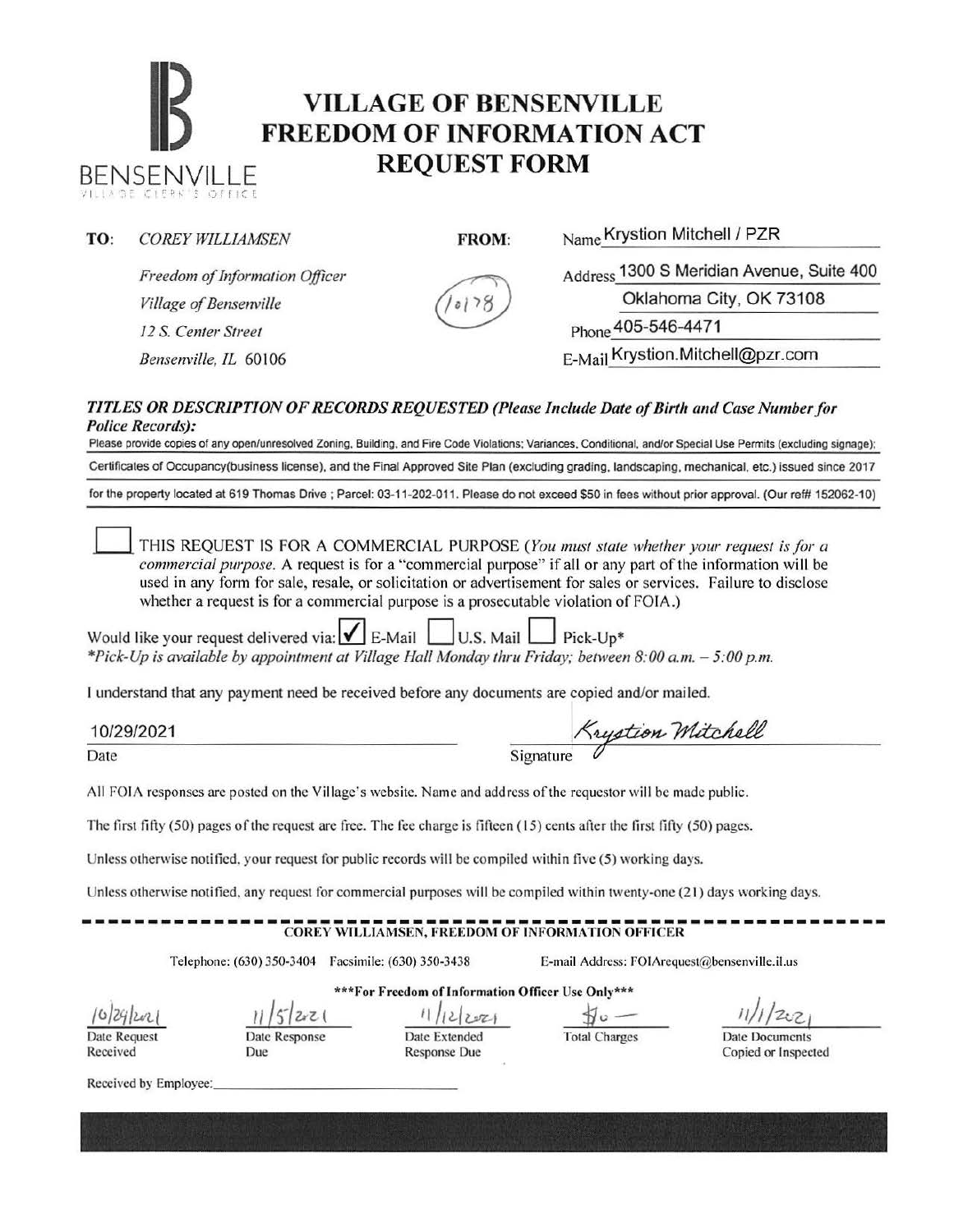Inspection Number: 73759



#### VILLAGE OF BENSENVILLE

INSPECTIONAL SERVICES

12 South Center Bensenville, IL 60106 630-350-3413 fax:630-350-3449

Type of Inspection: NON-RESIDENTIAL INSPECTION

### CORRECTION NOTICE

|                         | Address: 13-105 W. Grand Ave.       | Unit:      |                                                                                                                                        |  |  |
|-------------------------|-------------------------------------|------------|----------------------------------------------------------------------------------------------------------------------------------------|--|--|
| Business name::         | <b>TODD TRANSIT</b>                 |            | Phone: 8153985115                                                                                                                      |  |  |
| <b>Business Owner:</b>  | <b>TODD TRANSIT</b>                 | Address:   | 1355 CAPITAL DRIVE ROCKFORD, IL                                                                                                        |  |  |
| <b>Inspection Date:</b> | 2/11/2020                           | Inspector: | <b>LINDSAY LAYCOAX</b>                                                                                                                 |  |  |
| Checklist #             | Violation                           |            | Violation comment                                                                                                                      |  |  |
| 0027                    | FIRE ALARM SYSTEM-ANNUAL ACCESS     |            | The fire alarm requires clear access at all times.                                                                                     |  |  |
| 0028                    | SPRINKLER SYSTEM-ANNUAL ACCESS      |            | The sprikler system requires clear access at all times.                                                                                |  |  |
| 030 <sub>D</sub>        | <b>PALLET STORAGE</b>               |            | Idle pallets shall be stored in stacks no higher than 6' tall.                                                                         |  |  |
|                         |                                     |            | Maintain 48" clearance to other commodities.                                                                                           |  |  |
| 165E                    | ACCESS TO FIRE ALARM CONTROL PANEL. |            | All storage must be maintained 36 inches in front of and around<br>heating uniting (Including Hot water heater), and electrical panel. |  |  |

#### Additional Remarks/Comments:

Created from inspection 58793 on 01/14/2020 by 6523llay

THOSE ITEMS LISTED ABOVE ARE VIOLATIONS OF BENSENVILLE'S ADOPTED VILLAGE CODE ANDIOR PROPERTY MAINTENANCE CODE. THIS IS YOUR WRITIEN "CORRECTION NOTICE". FAILURE TO CORRECT THE ABOVE LISTED VIOLATIONS WITHIN THE PRESCRIBED TIME CAN RESULT IN A FINE OF UP TO \$750 PER VIOLATION, PER DAY.

You are hereby notified to remedy the conditions as stated above within days.

Neither this inspection nor any Certificate of Occupancy issued by the Village of Bensenville shall be considered a complete list of Code or Municipal Ordinances. Our inspection can be substantially limited by access available and stored items or furniture. Some occupancies may require inspections to be completed on individual systems such as heating appliances, roofing, structure or fire protection systems. If you have questions about this inspection, please call 630-350-3414.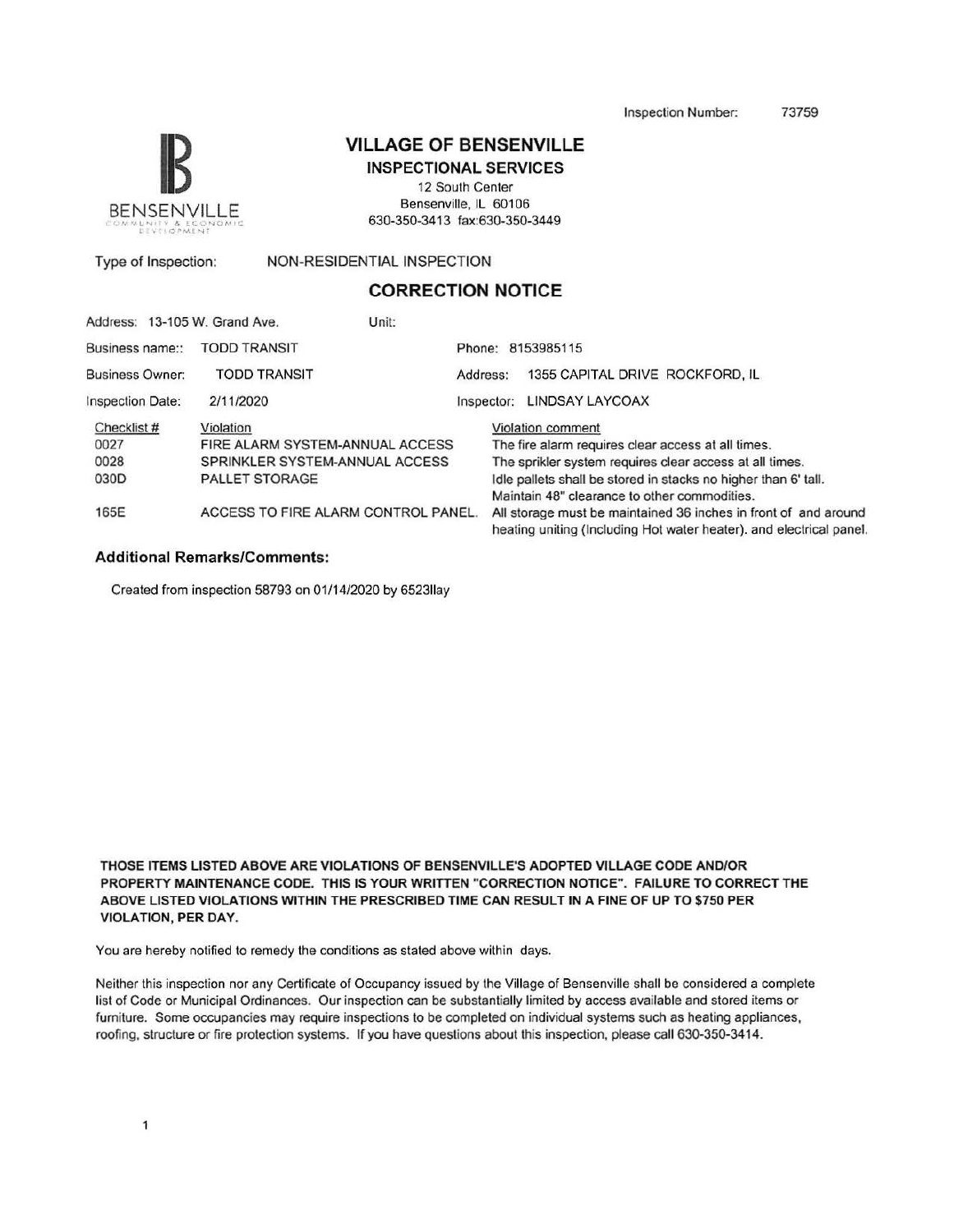Inspection Number: 73759



## **VILLAGE OF BENSENVILLE**

INSPECTIONAL SERVICES 12 South Center Bensenville, IL 60106 630-350-3413 fax:630-350-3449

Type of Inspection: NON-RESIDENTIAL INSPECTION

#### **CORRECTION NOTICE**

Address: 13-105 W. Grand Ave.

Business name:: TODD TRANSIT Phone: 8153985115

Business Owner: TODD TRANSIT

Inspection Date:

Address: 1355 CAPITAL DRIVE ROCKFORD, IL

2/11/2020 Inspector: LINDSAY LAYCOAX

Unit:

DISCLAIMER: The Village of Bensenville does not warrant the condition of any property inspected and disclaims all liability for any claims arising out of the property or condition thereof.

Copy of this report received by/mailed to: Emailed results to; Tony Tarosas tonyt@toddtransit.com

Lindsay Laycoax Inspector: Date: Date: Date: Date: Date: Date: Date: Date: Date: Date: Date: Date: Date: Date: Date: Date: Date: Date: Date: Date: Date: Date: Date: Date: Date: Date: Date: Date: Date: Date: Date: Date: Date: Date: Date: D

2/11/2020